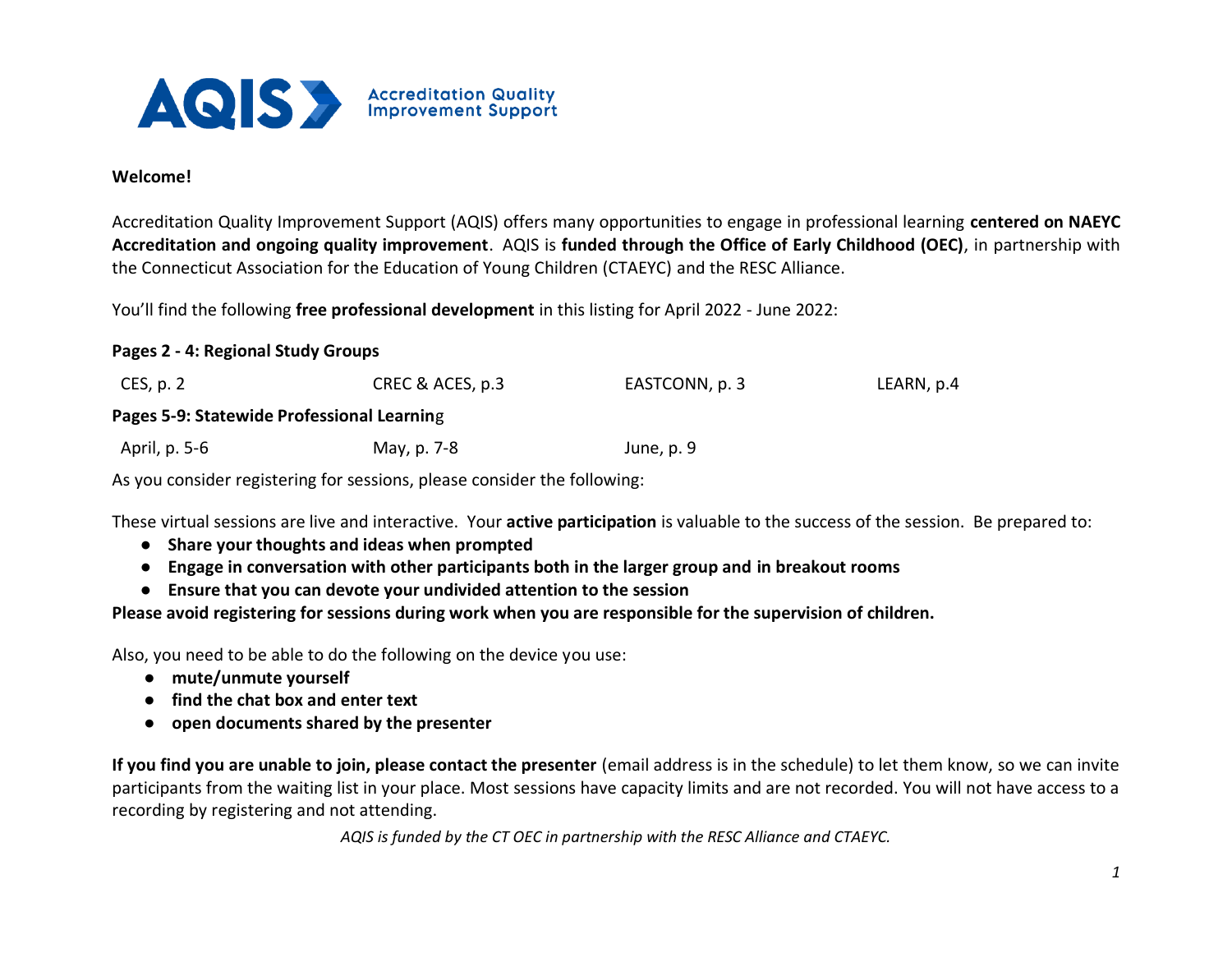

### **Regional Study Groups**

Join your regional AQIS facilitators and community peers to discuss the teaching and leadership practices that define quality in the field of early childhood education. These sessions (either single sessions or multi-part series) will provide engaging opportunities for you to reflect upon current practices in your program, determine your strengths, and identify next steps for improvement. We will model a team approach for exploring different components of quality. This model can be replicated with others from your program who are not able to attend the session(s). Study groups are open to administrators and teachers from **any** program (NAEYC Accredited or not) and we will be using the *[NAEYC Early Learning Program Accreditation Standards and Assessment Items](https://www.naeyc.org/sites/default/files/globally-shared/downloads/PDFs/accreditation/early-learning/2022elpstandardsandassessmentitems-compressed.pdf)* document as the tool to guide our conversations. All sessions will be held **virtually**, and at no cost. Once you register in your region (see this [map](https://www.ctoec.org/program-improvement-supports/aqis/) to find your program's region), you will be sent a confirmation email with information about the Zoom link and related materials. We hope to see you soon!

### **CES**

**Christina Lye [\(lyec@cestrumbull.org\)](mailto:lyec@cestrumbull.org) Liz Parmelee [\(parmelee@cestrumbull.org\)](mailto:parmelee@cestrumbull.org)** 

| <b>Offering</b>                                                                                                                                                                                                                                                                                                                                                                                                                                                                                                                                                                                                                                                                                                                                                          | <b>Dates</b>                                                 | Register                                                                                                                                                                                                                    |
|--------------------------------------------------------------------------------------------------------------------------------------------------------------------------------------------------------------------------------------------------------------------------------------------------------------------------------------------------------------------------------------------------------------------------------------------------------------------------------------------------------------------------------------------------------------------------------------------------------------------------------------------------------------------------------------------------------------------------------------------------------------------------|--------------------------------------------------------------|-----------------------------------------------------------------------------------------------------------------------------------------------------------------------------------------------------------------------------|
| General Monthly Study Group: NAEYC Early Learning Program Standards and Assessment<br><b>Items</b><br><b>Standard 2: Curriculum</b><br>Topic Area 2J: Creative Expression for the Arts<br>This session will focus on this Topic Area by discussing the "big ideas" conveyed in the<br>NAEYC Early Learning Program Accreditation Standards and Assessment Items. Discussion<br>will center on the analysis of high quality practices related to creative arts for young<br>children. The study group process will model a team approach for exploring the Standards<br>and will provide participants with strategies to extend discussions to their own settings.<br>Participants will receive their choice of materials that support best practices in this Topic Area. | April 5, 2022<br>$4:00 - 6:00$ pm<br>held virtually via Zoom | https://www.protrax<br>x.com/Scripts/EzCata<br>logNY/ViewClass.asp<br>x?ID=410927&Custo<br>$merID = 180$<br>*Once registered,<br>participants should look<br>for an email from<br>Protraxx with instructions<br>for access* |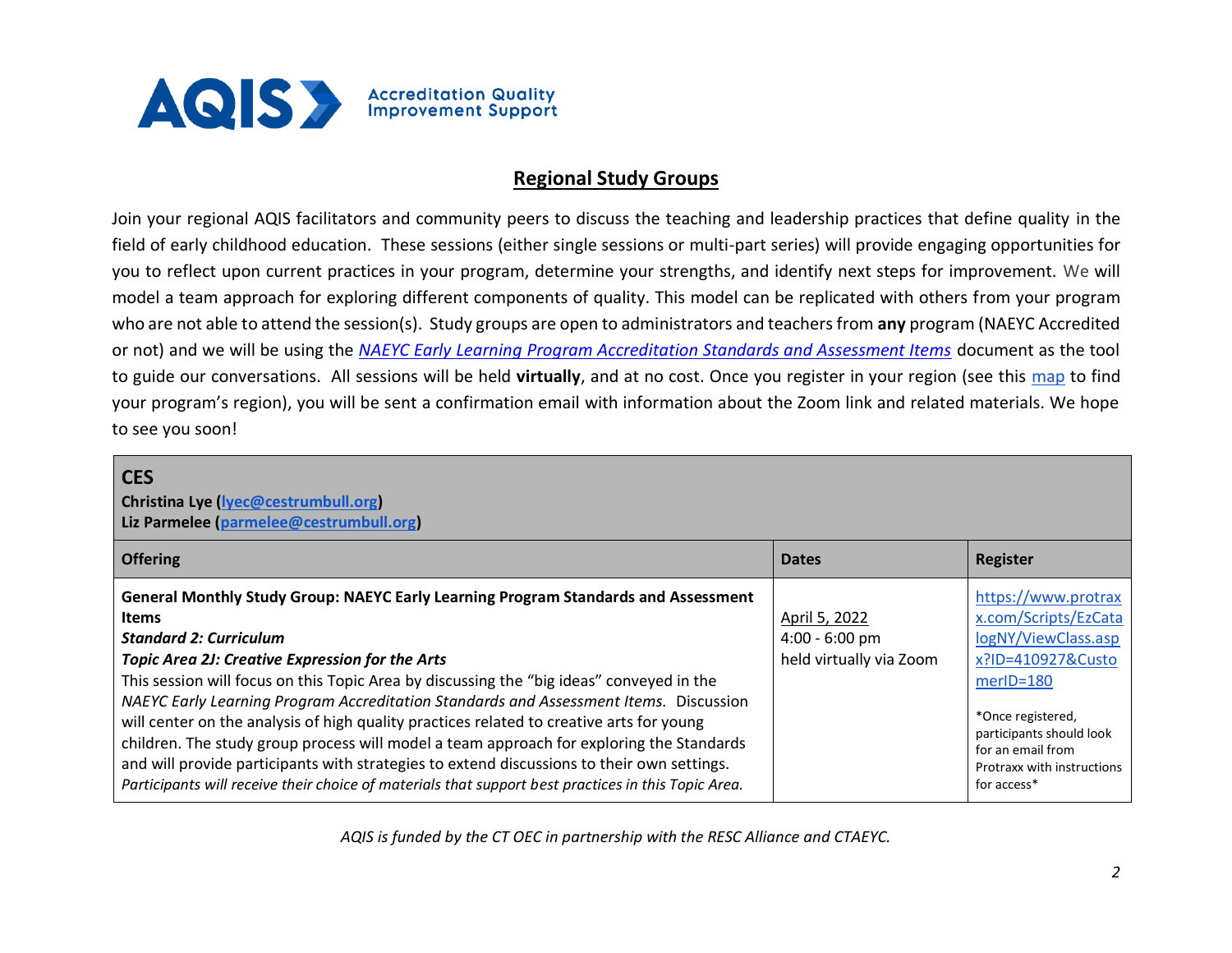

| <b>CREC &amp; ACES</b>                                                                        |                         |                        |
|-----------------------------------------------------------------------------------------------|-------------------------|------------------------|
| Jean Barresi (jbarresi@crec.org)                                                              |                         |                        |
| Natasha Robinson (nrobinsons@crec.org)                                                        |                         |                        |
| Mary Stone (mstone@aces.org)                                                                  |                         |                        |
| <b>Offering</b>                                                                               | <b>Dates</b>            | Register               |
| General Monthly Study Group: NAEYC Early Learning Program Standards and Assessment            |                         |                        |
| <b>Items</b>                                                                                  | May 12, 2022            | Click here to register |
| May: Standard 3: Topic E, F, G                                                                | $1:30 - 3:30$ pm        | in advance for May's   |
| This session will focus on a standard(s) by discussing the "big ideas" conveyed in these new  | held virtually via Zoom | <b>Study Group</b>     |
| documents. Discussion will center on the analysis of best practices and what it looks like in |                         |                        |
| practice. The study group process will model a team approach for exploring the Standards and  |                         |                        |
| will provide participants with strategies to extend discussions to their own settings.        |                         |                        |
|                                                                                               |                         |                        |
| Please bring a copy of the NAEYC Early Learning Program Accreditation Standards &             |                         |                        |
| Assessment Items to each session.                                                             |                         |                        |

## **EASTCONN**

**Sheri Lambert [\(slambert@eastconn.org\)](mailto:slambert@eastconn.org)** 

**Cheryl LaMothe [\(clamothe@eastconn.org\)](mailto:clamothe@eastconn.org)** 

| <b>Offering</b>                                                                             | <b>Dates</b>            | Register              |
|---------------------------------------------------------------------------------------------|-------------------------|-----------------------|
| General Monthly Study Group: NAEYC Early Learning Program Standards and Assessment          |                         |                       |
| <b>Items</b>                                                                                | May 18, 2022            |                       |
| This series is a facilitated discussion based on the NAEYC Early Learning Program           | From 1:00-2:30 pm       |                       |
| Accreditation Standards and Assessment Items. Each session will focus on a standard by      | held virtually via Zoom | https://events.dudeso |
| discussing the "big ideas" conveyed in these documents. Discussion will center on the       |                         | lutions.com/eastconn  |
| analysis of best practices and what it looks like in practice. The study group process will |                         | /event/naeyc-         |
| model a team approach for exploring the Standards and will provide participants with        |                         | accreditation-study-  |
| strategies to extend discussions to their own settings.                                     |                         | group--may-2022/      |
| Intended audience: program administrators and teachers                                      |                         |                       |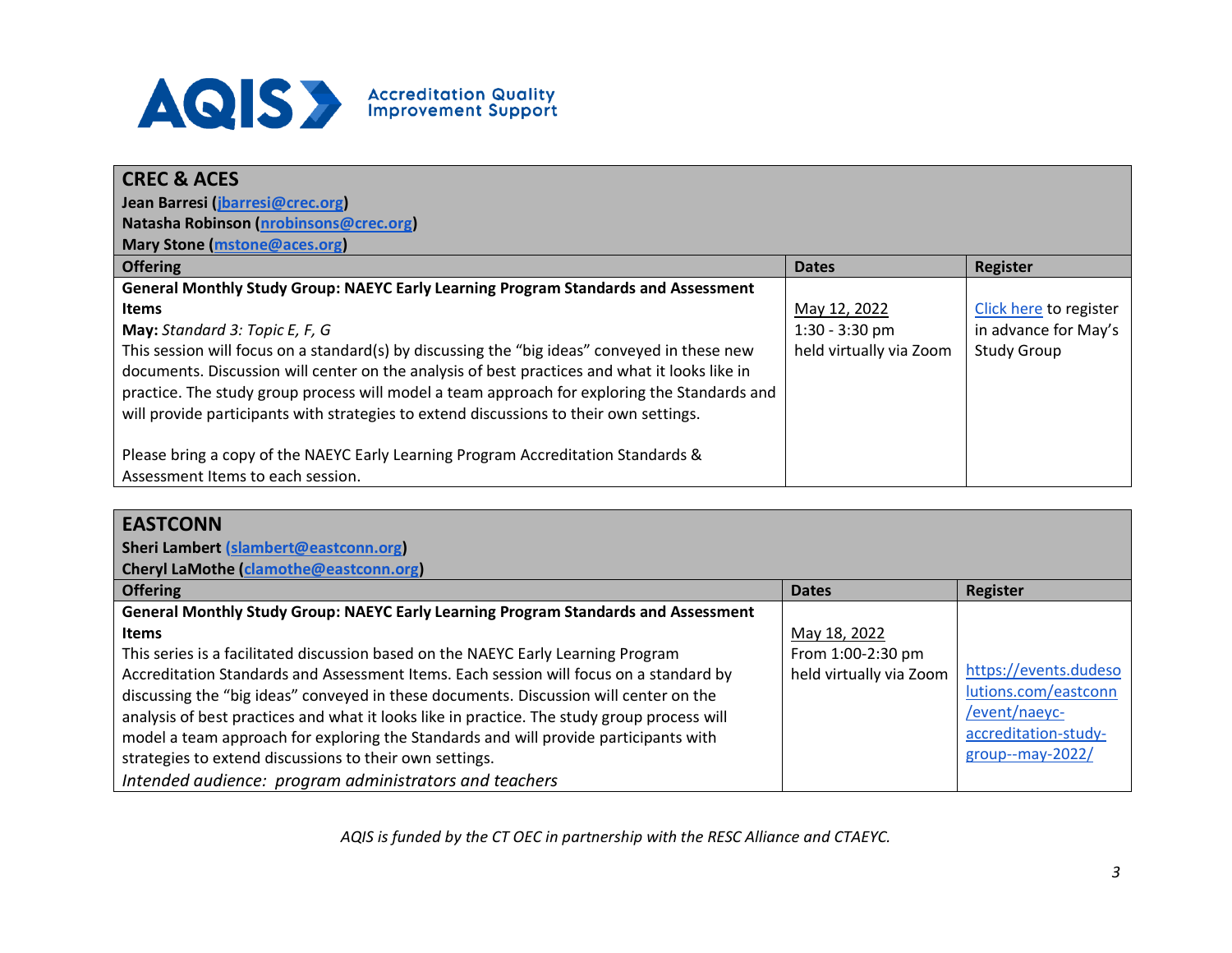

| <b>LEARN</b>                                                                                |                         |                       |
|---------------------------------------------------------------------------------------------|-------------------------|-----------------------|
| Alison Zanardi (azanardi@learn.k12.ct.us)                                                   |                         |                       |
| Lynn DePina (Idepina@learnct.us)                                                            |                         |                       |
| <b>Offering</b>                                                                             | <b>Dates</b>            | Register              |
| General Monthly Study Group: NAEYC Early Learning Program Standards and Assessment          |                         |                       |
| <b>Items</b>                                                                                | April 20th, 2022        | Please contact Ali    |
| This monthly series is a facilitated discussion based on the NAEYC Early Learning Program   | $1-2:30$ pm             | Zanardi at:           |
| Accreditation Standards and Assessment Items. Each session will focus on a standard by      | held virtually via Zoom | azanardi@learn.k12.ct |
| discussing the "big ideas" conveyed in these new documents. Discussion will center on the   |                         | <u>.us</u>            |
| analysis of best practices and what it looks like in practice. The study group process will | June 15th, 2022         | to register. Include  |
| model a team approach for exploring the Standards and will provide participants with        | $1 - 2:30$ pm           | your name, program    |
| strategies to extend discussions to their own settings.                                     | held virtually via Zoom | name, town where      |
|                                                                                             |                         | program is located,   |
|                                                                                             |                         | OEC registry ID       |
|                                                                                             |                         | number                |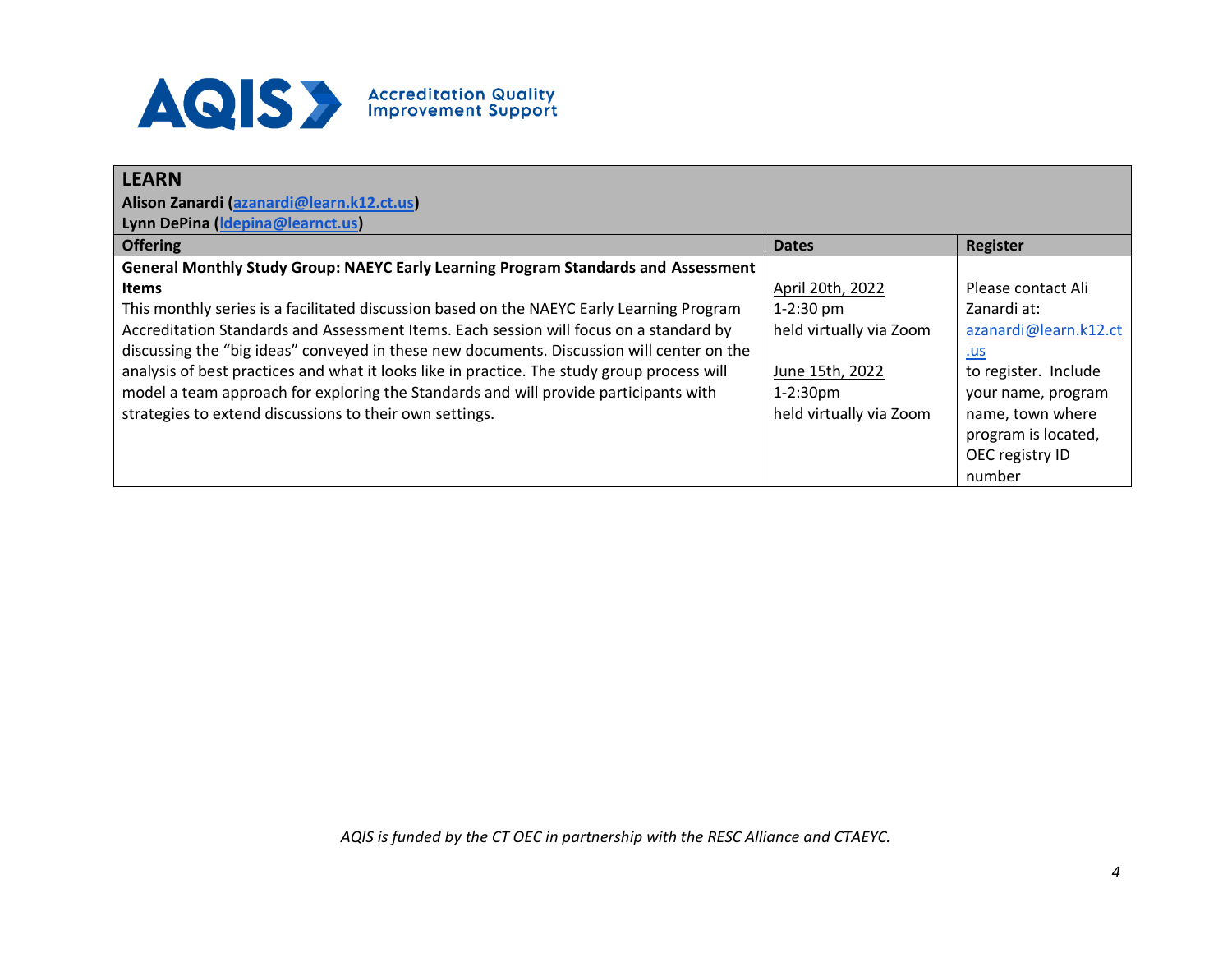

### **Statewide Professional Learning Opportunities**

Join colleagues and AQIS facilitators from across the state to engage in professional learning connected to NAEYC Early Learning Program Standards and Assessment Items. These opportunities will follow a set agenda, with defined goals and outcomes. Each session (or series) is open to any early childhood professional in any region who is interested in exploring high quality practices that support children, families and communities.

| <b>April 2022</b>                                                                                                                                                                                                                                                                                                                                                                                                                                                                                                                                                                                                                                                                                                                                                                                                                                                             |                                                              |                                                                |                                                                                                                                                                |  |
|-------------------------------------------------------------------------------------------------------------------------------------------------------------------------------------------------------------------------------------------------------------------------------------------------------------------------------------------------------------------------------------------------------------------------------------------------------------------------------------------------------------------------------------------------------------------------------------------------------------------------------------------------------------------------------------------------------------------------------------------------------------------------------------------------------------------------------------------------------------------------------|--------------------------------------------------------------|----------------------------------------------------------------|----------------------------------------------------------------------------------------------------------------------------------------------------------------|--|
| <b>Topic</b>                                                                                                                                                                                                                                                                                                                                                                                                                                                                                                                                                                                                                                                                                                                                                                                                                                                                  | <b>Dates</b>                                                 | <b>Presenters</b>                                              | <b>Registration Info</b>                                                                                                                                       |  |
| <b>Circle Time for Preschoolers: Reflecting on</b><br><b>Best Practice</b><br>Whether you are a seasoned or new teacher, you<br>may be wondering how to create large/full group<br>experiences that are appropriate for preschool age<br>children. Through small group conversations, we<br>will explore questions such as: How do I effectively<br>get children to transition over to circle time? What<br>are my learning objectives for this part of the<br>children's day? How do I keep children engaged?<br>What curriculum content am I covering during this<br>time of day? Do I have appropriate expectations for<br>children's behaviors? Programs that participate in<br>this session will receive resource materials related<br>to this topic.<br><b>NAEYC Standard 3: Teaching</b><br>Intended audience: Preschool teachers and<br><b>Program Administrators</b> | April 7, 2022<br>$6:00 - 8:00$ pm<br>held virtually via Zoom | Kristen Kennen<br>(EdAdvance)<br>Donna Delohery<br>(EdAdvance) | Please contact<br>kennen@edadvance.org<br>to register.<br>Include your name, program<br>name, town where program<br>is located, and OEC Registry<br>ID number. |  |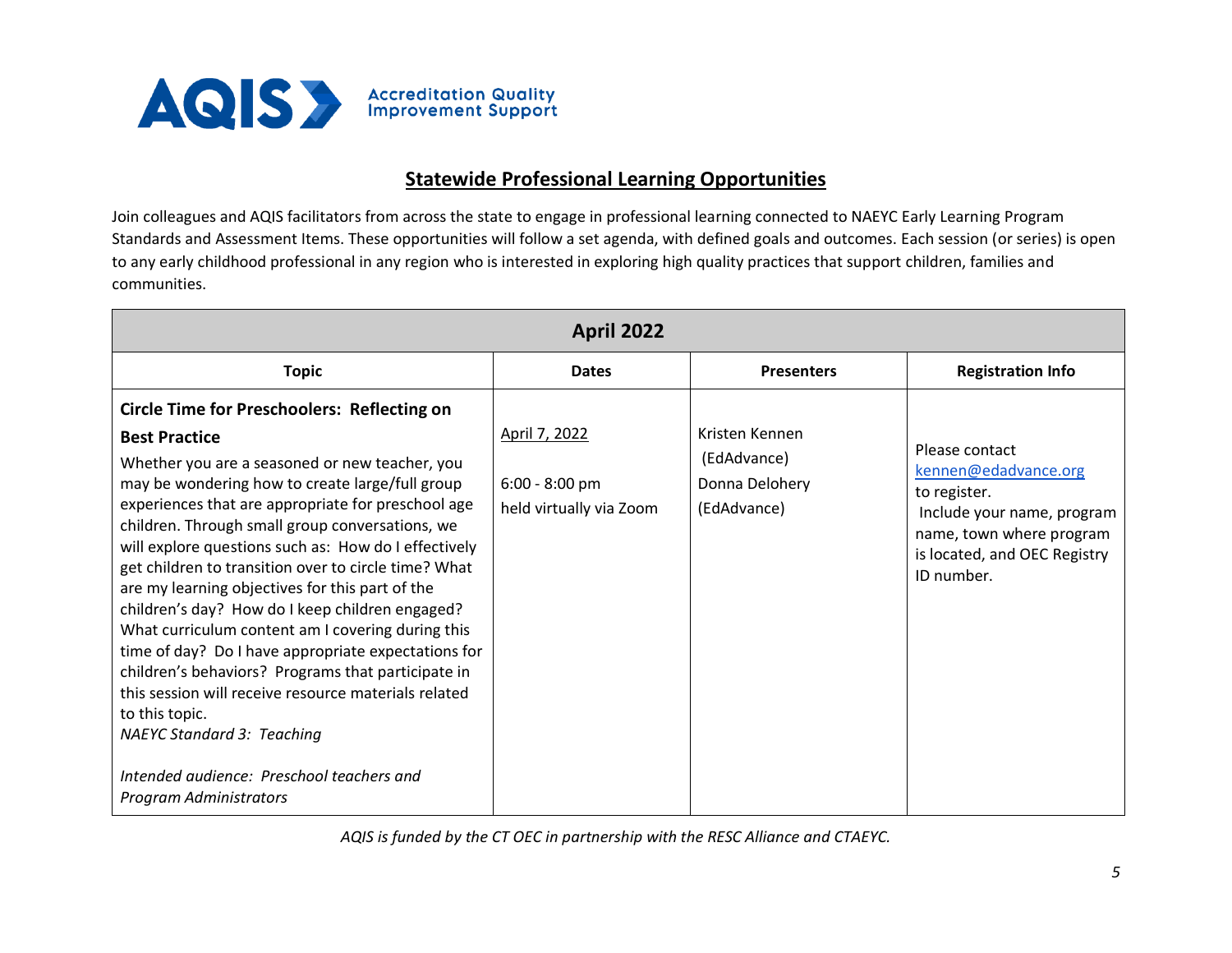

| <b>Aligning Your Professional Development Plans:</b><br>This session is focused on taking the requirements<br>you may have as a participant in School Readiness<br>and Care 4 Kids and review the professional<br>development needs of your program in a<br>streamlined approach. | April 6, 2022<br>$6:00-8:00$ pm<br>held virtually via Zoom | Mary Stone (ACES)<br>Michelle DellaCamera (ACES) | Click here to register for this<br>session |
|-----------------------------------------------------------------------------------------------------------------------------------------------------------------------------------------------------------------------------------------------------------------------------------|------------------------------------------------------------|--------------------------------------------------|--------------------------------------------|
| NAEYC Standard 6: Staff Competencies, Preparation<br>and Support<br>Intended audience: Program Administrators                                                                                                                                                                     |                                                            |                                                  |                                            |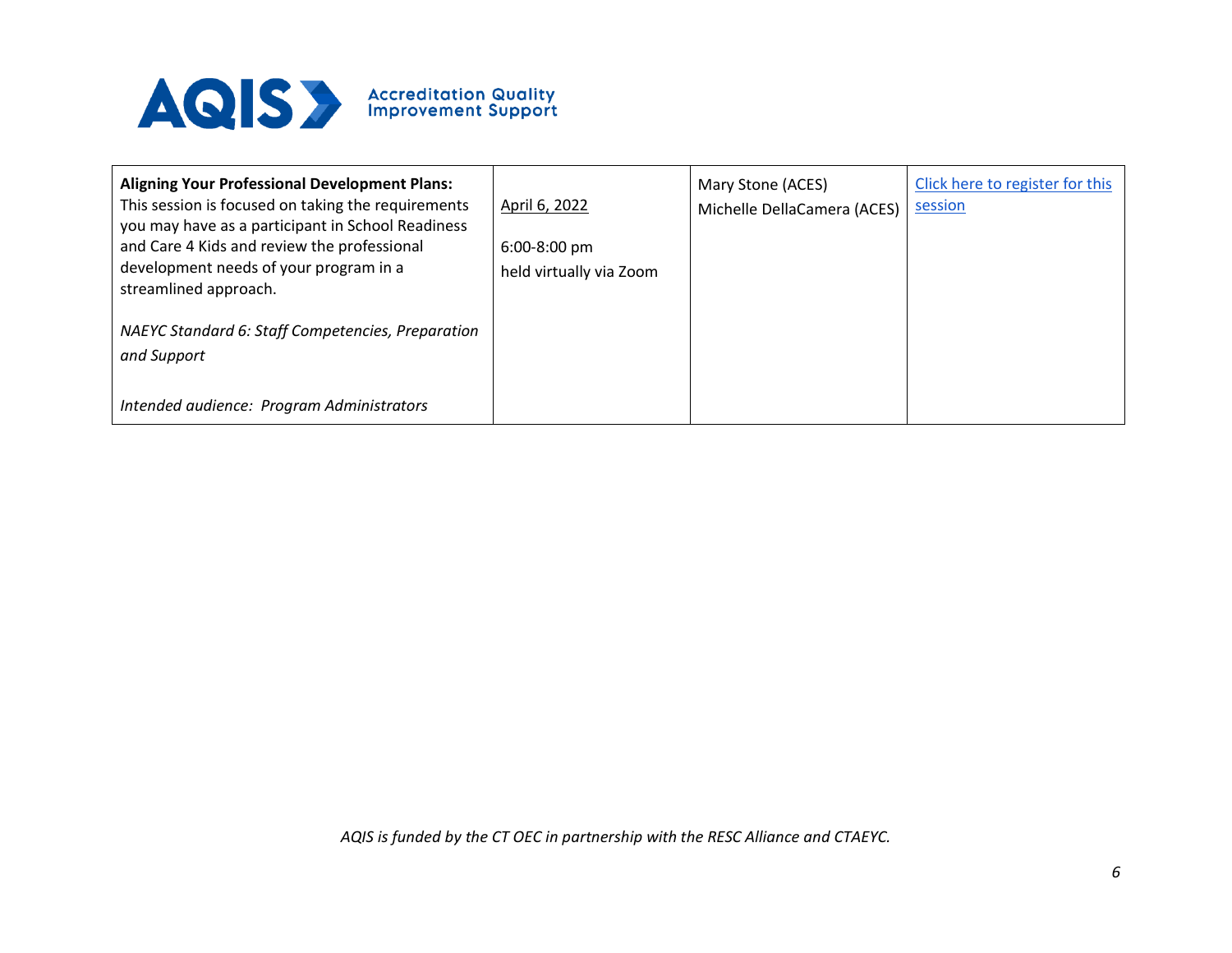

| <b>May 2022</b>                                                                                                                                                                                                                                                                                                                                                                                                                                                                                                                                                               |                                                                                             |                                            |                                                                                              |  |
|-------------------------------------------------------------------------------------------------------------------------------------------------------------------------------------------------------------------------------------------------------------------------------------------------------------------------------------------------------------------------------------------------------------------------------------------------------------------------------------------------------------------------------------------------------------------------------|---------------------------------------------------------------------------------------------|--------------------------------------------|----------------------------------------------------------------------------------------------|--|
| <b>Topic</b>                                                                                                                                                                                                                                                                                                                                                                                                                                                                                                                                                                  | <b>Dates</b>                                                                                | <b>Presenters</b>                          | <b>Registration Info</b>                                                                     |  |
| Everyone Has A Story to Tell: Oral Storytelling in<br>the Early Childhood Classroom<br>This 2-part workshop explores the art of oral<br>storytelling and the benefits associated with using<br>oral storytelling in the early childhood classroom.<br>In this workshop you will also create your own<br>oral stories and begin thinking about how to bring<br>this wonderful experience into your early<br>childhood classroom.<br><b>NAEYC Standard 1: Relationships</b><br><b>NAEYC Standard 2: Curriculum</b><br>Intended audience: Teachers and Program<br>Administrators | May 12, 2022<br><b>AND</b><br>June 2, 2022<br>$6:00 - 8:00 p.m.$<br>held virtually via Zoom | Lori Blake (CTAEYC)<br>Christina Lye (CES) | https://www.protraxx.com/Scri<br>pts/EzCatalogNY/ViewClass.asp<br>x?ID=412641&CustomerID=180 |  |
| <b>Program Evaluation and Strategic Planning</b><br>Using a data-driven process designed to<br>fundamentally improve the overall program's<br>well- being. We will review a process of a<br>comprehensive needs assessment and how to<br>incorporate that information in a mission driven<br>strategic plan.<br>NAEYC Standard 10: Leadership and Management<br>Intended audience: Program Administrators                                                                                                                                                                     | May 18, 2022<br>5:00-7:00 p.m.<br>held virtually via Zoom                                   | Mary Stone (ACES)                          | Click here to join this session                                                              |  |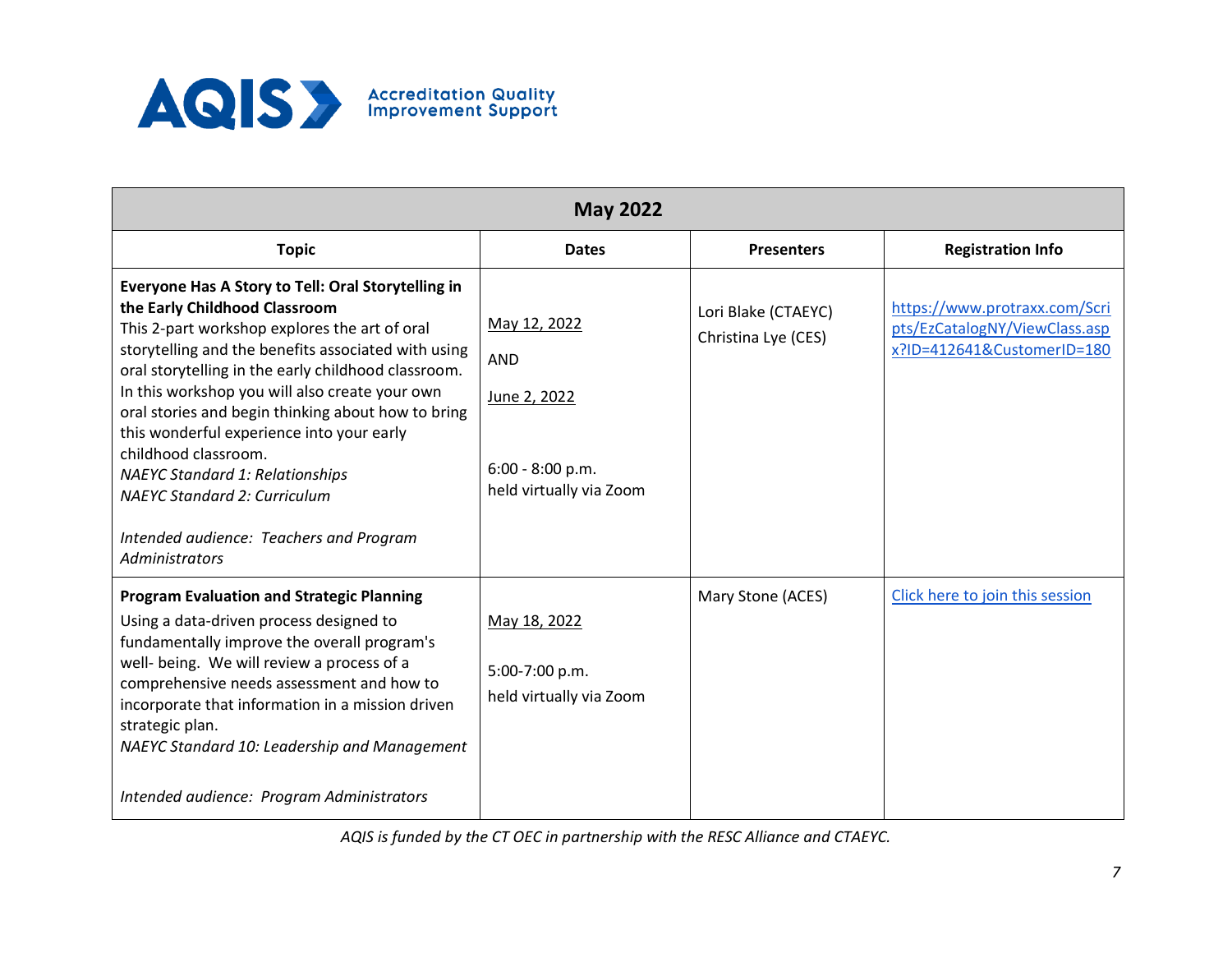

| "Use Your Words": Helping Adults to Deliver<br><b>Difficult Messages</b><br>Early childhood teachers and administrators<br>participate in numerous relationships - both with<br>co-workers and families in the program. Whether<br>you have been in the field for twelve months or<br>twelve years, there are times when necessary and<br>difficult conversations can strain your emotions.<br>We will examine the reasons why this might be<br>and enable you to take an approach that keeps<br>your program's mission and vision in mind.<br>Through role play scenarios, we can expand our<br>skills in these situations.<br><b>NAEYC Standard 1: Relationships</b><br>Intended audience: Teachers and Program<br><b>Administrators</b> | May 25, 2021<br>$2:00 - 4:00$ pm<br>held virtually via Zoom | Kristen Kennen<br>(EdAdvance)<br>Donna Delohery<br>(EdAdvance) | Please contact<br>kennen@edadvance.org<br>to register. Include your name,<br>program name, town where<br>program is located, and OEC<br>Registry ID number. |
|--------------------------------------------------------------------------------------------------------------------------------------------------------------------------------------------------------------------------------------------------------------------------------------------------------------------------------------------------------------------------------------------------------------------------------------------------------------------------------------------------------------------------------------------------------------------------------------------------------------------------------------------------------------------------------------------------------------------------------------------|-------------------------------------------------------------|----------------------------------------------------------------|-------------------------------------------------------------------------------------------------------------------------------------------------------------|
|--------------------------------------------------------------------------------------------------------------------------------------------------------------------------------------------------------------------------------------------------------------------------------------------------------------------------------------------------------------------------------------------------------------------------------------------------------------------------------------------------------------------------------------------------------------------------------------------------------------------------------------------------------------------------------------------------------------------------------------------|-------------------------------------------------------------|----------------------------------------------------------------|-------------------------------------------------------------------------------------------------------------------------------------------------------------|